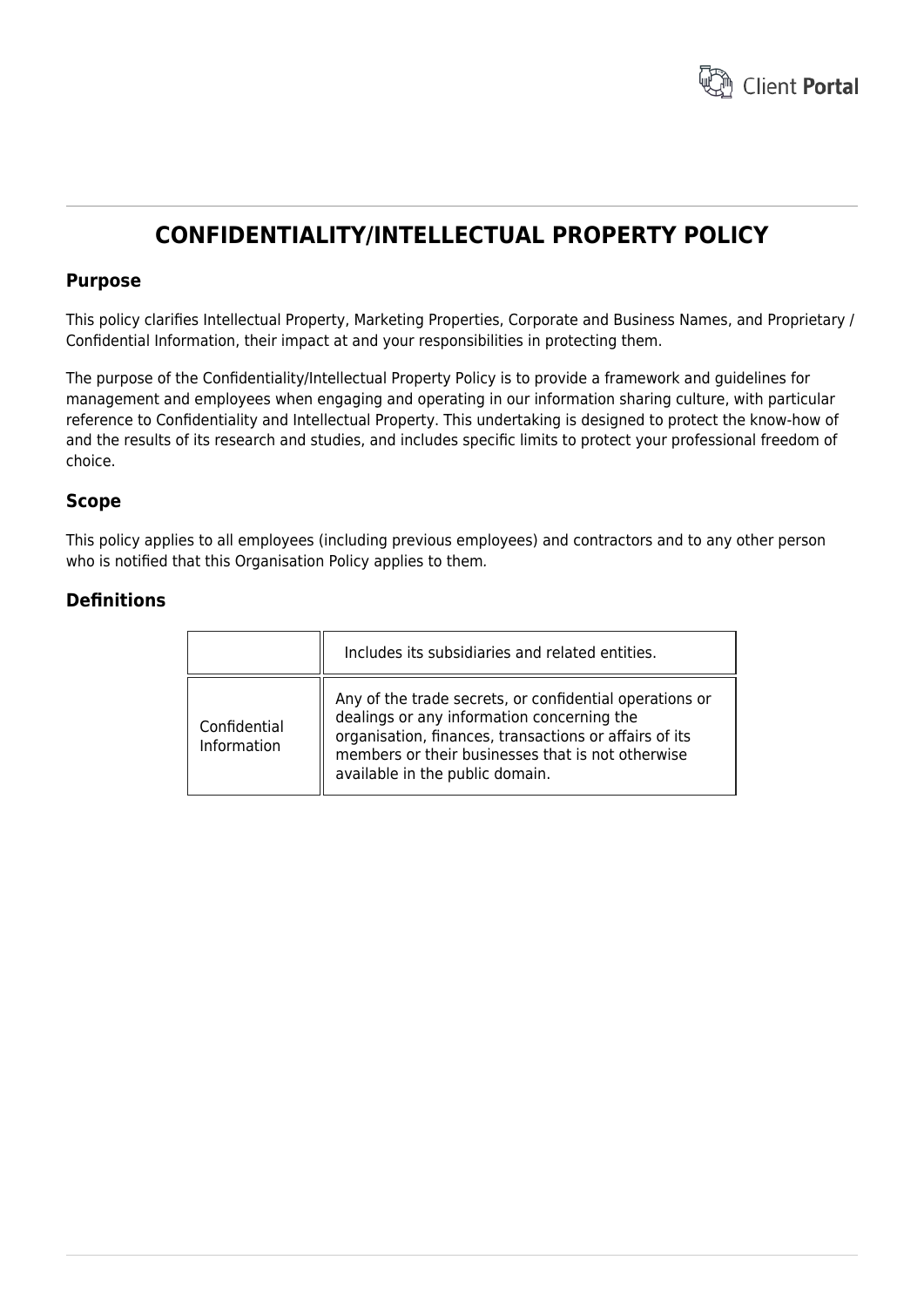

| Intellectual<br>Property | The representation of the property of our minds or<br>intellect. In business terms, this also means our<br>proprietary knowledge. For, IP refers to materials<br>created, developed, modified or used in the course of<br>the company's business or by its employees in the<br>course of their employment which relate directly or<br>indirectly to 's business or to the business of our<br>clients.<br>Such Confidential Information and IP include but are<br>not limited to:<br>• Technical Information: Methods, processes,<br>inventions, computer programs, strategies, drawings,<br>reports or manuals<br>• Organisation Information: Clients lists, sources of<br>supply and marketing, production or merchandising<br>systems or plans, access codes including usernames,<br>passwords and authoritative devices<br>• Payroll Information: Employee data, salaries or<br>wages<br>• "Communicate" includes Verbal, Written, or<br>distribution though Facsimile or Electronic mail |
|--------------------------|----------------------------------------------------------------------------------------------------------------------------------------------------------------------------------------------------------------------------------------------------------------------------------------------------------------------------------------------------------------------------------------------------------------------------------------------------------------------------------------------------------------------------------------------------------------------------------------------------------------------------------------------------------------------------------------------------------------------------------------------------------------------------------------------------------------------------------------------------------------------------------------------------------------------------------------------------------------------------------------------|
|--------------------------|----------------------------------------------------------------------------------------------------------------------------------------------------------------------------------------------------------------------------------------------------------------------------------------------------------------------------------------------------------------------------------------------------------------------------------------------------------------------------------------------------------------------------------------------------------------------------------------------------------------------------------------------------------------------------------------------------------------------------------------------------------------------------------------------------------------------------------------------------------------------------------------------------------------------------------------------------------------------------------------------|

#### **Regarding Confidentiality and Intellectual Property, we expect employees to:**

- Undertake not to except as authorised or required by , to communicate to any person or persons or entity any Confidential Information
- Undertake not to use or attempt to use any Confidential Information in any manner, which may be likely to injure or cause loss either directly or indirectly to or its members, customers or their businesses.
- Acknowledge that this restriction shall continue to apply without limit in point of time i.e. after I cease to be employed by but shall cease to apply to information, which has become public.
- Undertake not to without management's permission, to retain copies of documents, files or reports, or any confidential information that I establish, or receive, understanding such documents remain the property of . This includes disks or tapes or other computer material.
- Undertake to keep safe and secure confidential information.
- Undertake to use confidential information solely for the purpose of performing my duties as an employee of .

#### **Employees Agree:**

- Upon termination of their employment from they shall return to all documents relating to and all Confidential Information in a material form and shall not retain any copies
- Confidential Information or Intellectual Property created by the employee in the course of their employment by is the sole property of . Employees assign the whole of their right, title and interest (if any) to any such Confidential Information or Intellectual Property.

## **Breach of Policy**